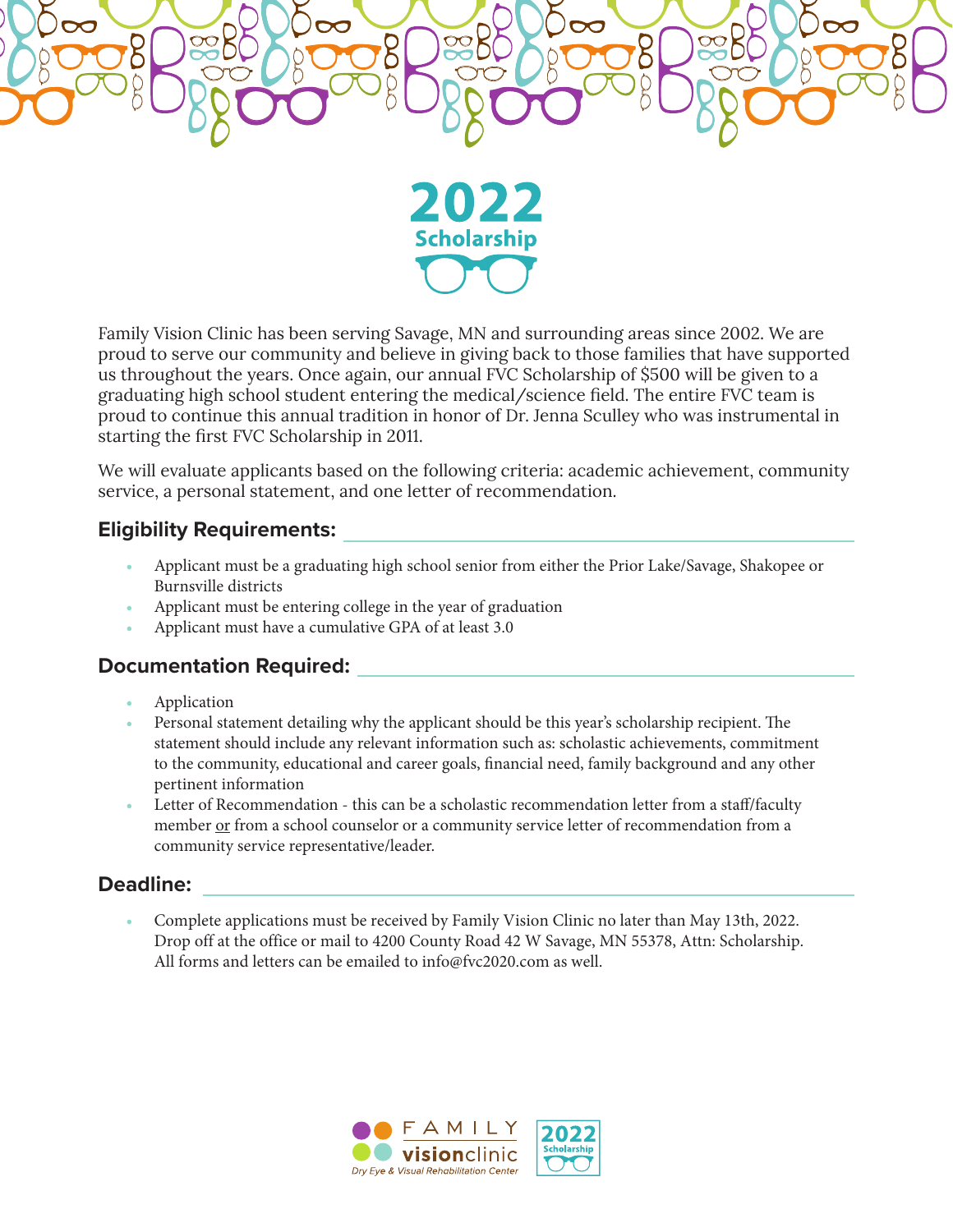

**Family Vision Clinic 2022 Scholarship**

# APPLICATION

(please type below or print clearly)

| First                                    |                                                                                                                       | MI        |              | Last     |
|------------------------------------------|-----------------------------------------------------------------------------------------------------------------------|-----------|--------------|----------|
|                                          |                                                                                                                       |           |              |          |
| Address:                                 | Number & Street                                                                                                       | City      | State        | Zip Code |
|                                          |                                                                                                                       |           |              |          |
|                                          |                                                                                                                       |           |              |          |
|                                          | Email Address                                                                                                         |           | Phone Number |          |
|                                          |                                                                                                                       |           |              | GPA:     |
|                                          |                                                                                                                       |           |              |          |
|                                          |                                                                                                                       |           |              |          |
|                                          |                                                                                                                       |           |              |          |
|                                          |                                                                                                                       |           |              |          |
| Other Scholarships Received/Anticipated: |                                                                                                                       |           |              |          |
|                                          |                                                                                                                       |           |              |          |
|                                          |                                                                                                                       |           |              |          |
|                                          |                                                                                                                       |           |              |          |
| <b>School Activities:</b>                |                                                                                                                       |           |              |          |
|                                          |                                                                                                                       |           |              |          |
|                                          |                                                                                                                       |           |              |          |
|                                          |                                                                                                                       |           |              |          |
| <b>Community Service Activities:</b>     |                                                                                                                       |           |              |          |
|                                          |                                                                                                                       |           |              |          |
|                                          |                                                                                                                       |           |              |          |
| Honors/Awards Received:                  |                                                                                                                       |           |              |          |
|                                          |                                                                                                                       |           |              |          |
|                                          |                                                                                                                       |           |              |          |
| Applicant's Signature: _                 | <u> 1980 - Johann Barn, amerikan bestemannten bestemannten bestemannten aus dem Europa von dem Europa von dem Eur</u> |           |              |          |
|                                          |                                                                                                                       |           |              | Date     |
|                                          |                                                                                                                       |           |              |          |
|                                          |                                                                                                                       |           |              | Date     |
|                                          |                                                                                                                       | F A M L Y |              |          |

*Visionclinic* Dry Eye & Visual Rehabilitation Center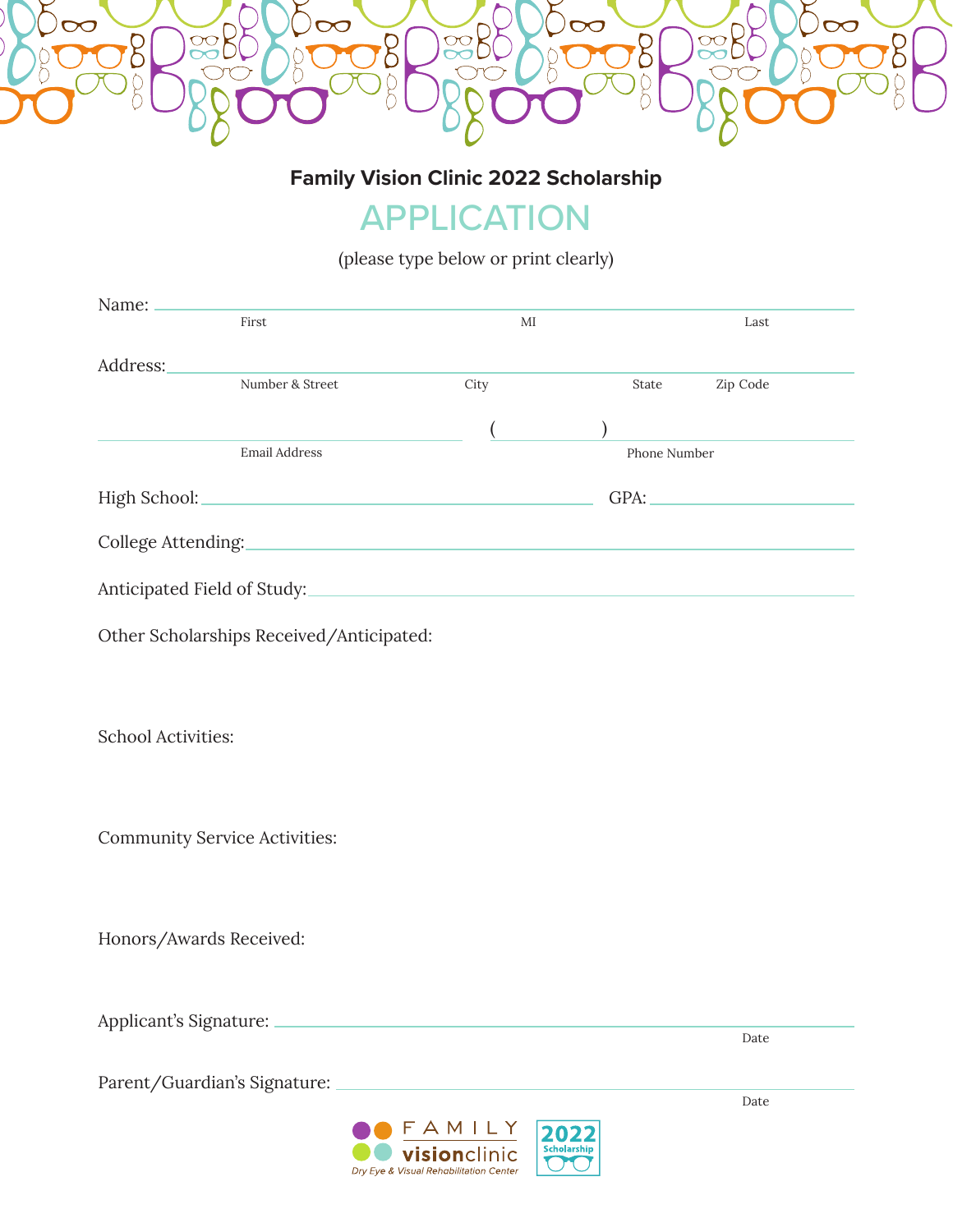

## **Family Vision Clinic 2022 Scholarship** PERSONAL STATEMENT

(please type below or print clearly)

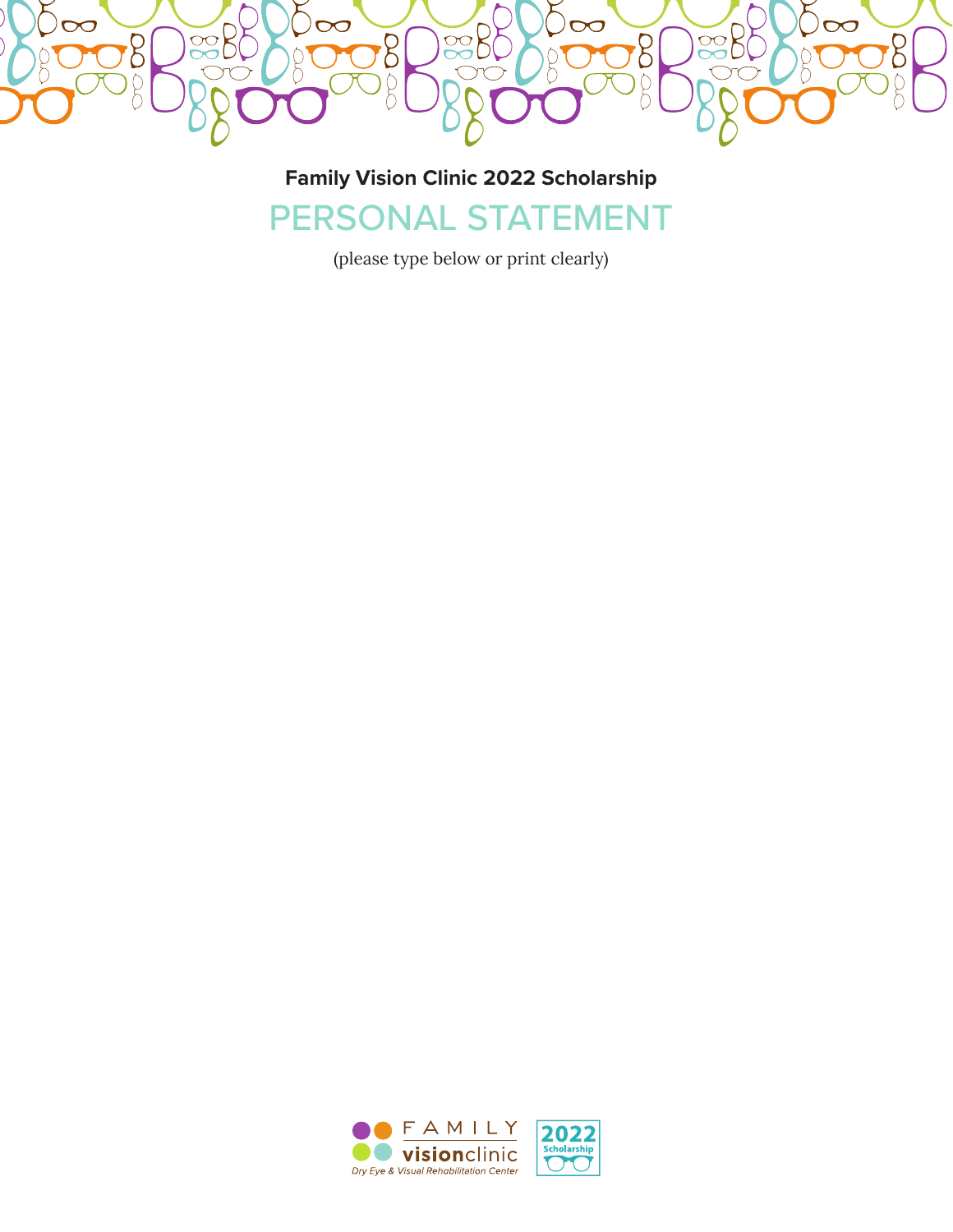

## **Family Vision Clinic 2022 Scholarship** LETTER OF RECCOMENDATION

(please type below or print clearly)